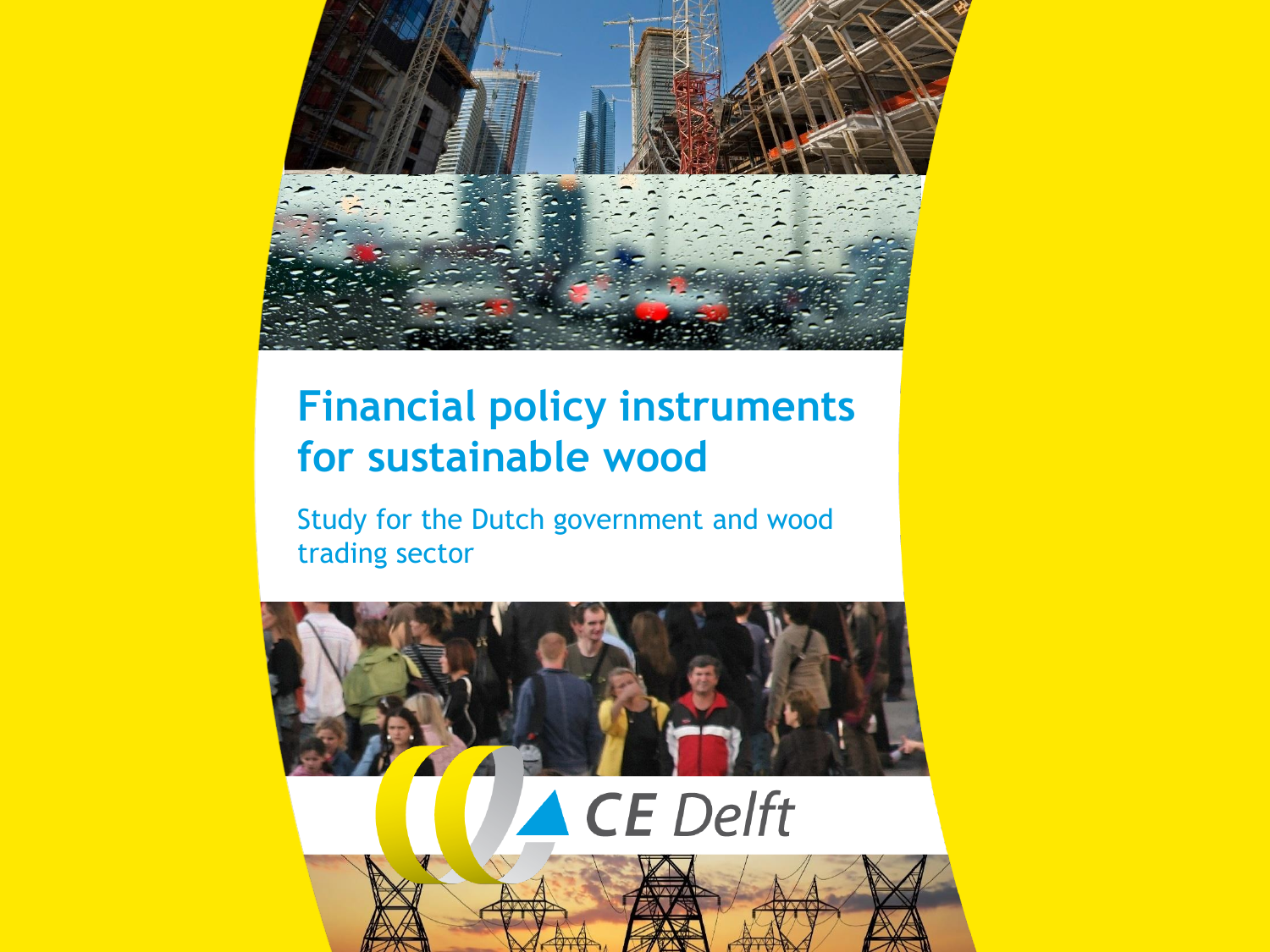# **CE Delft**

- Independent research and consultancy since 1978
- Transport, energy and resources
- Know-how on economics, technology and policy issues
- 40 Employees, based in Delft, the Netherlands
- Not-for-profit

Clients: European Commission and Parliament, national and regional governments, industries and NGO's

All our publications [www.cedelft.eu](http://www.cedelft.eu/) or @CEDelft



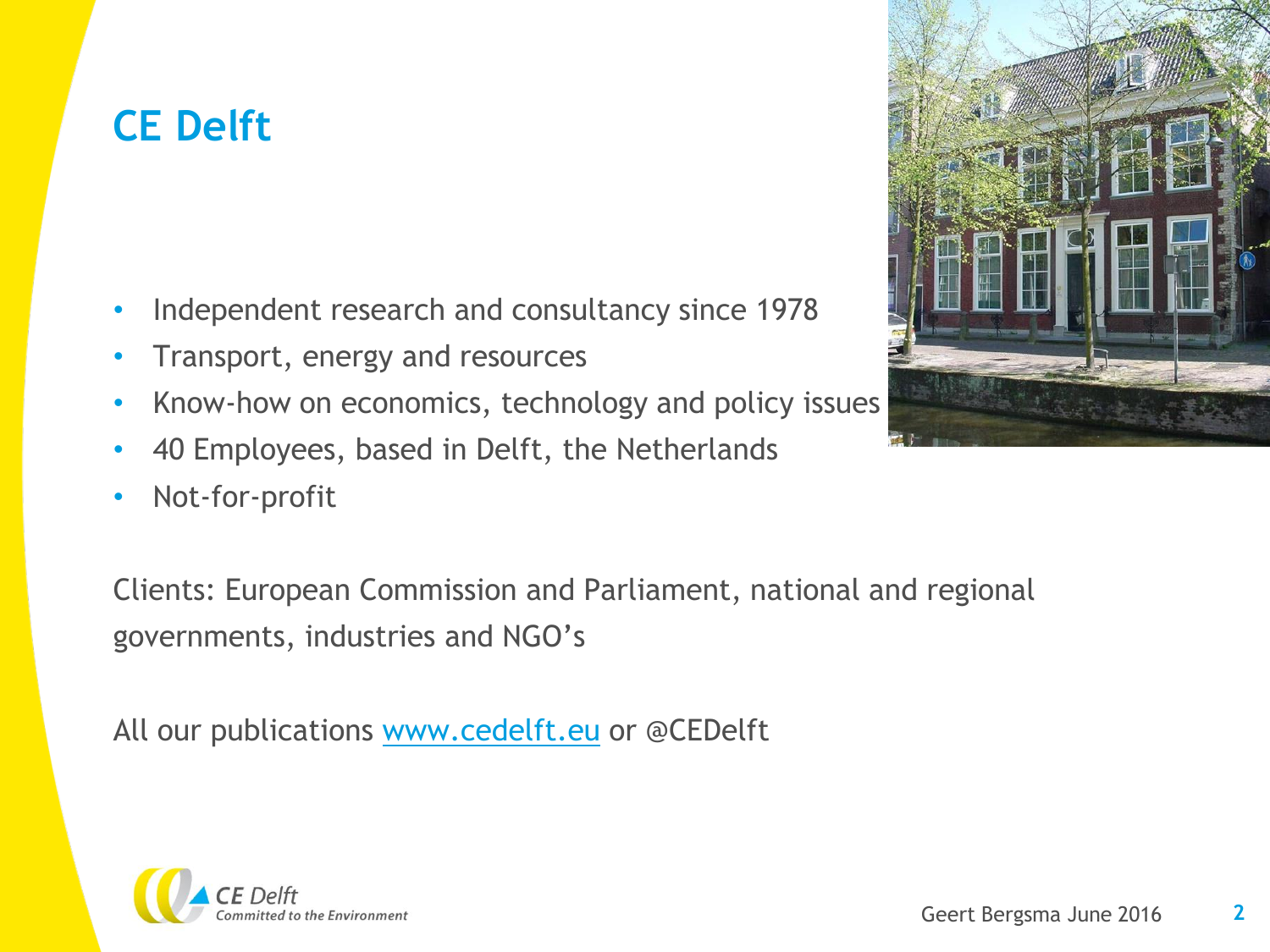#### **Why this study (update of study in 2009)**

- Sustainable wood is key issue in Dutch biodiversity policy
- Earlier study Probos: Differences in prices between sustainable and non sustainable wood is important factor for delay in increase of sustainable wood
- Price differences vary between 0 and 25-30% price (especially tropical)
- Percentage sustainable wood differs per type of wood and does not increase any more

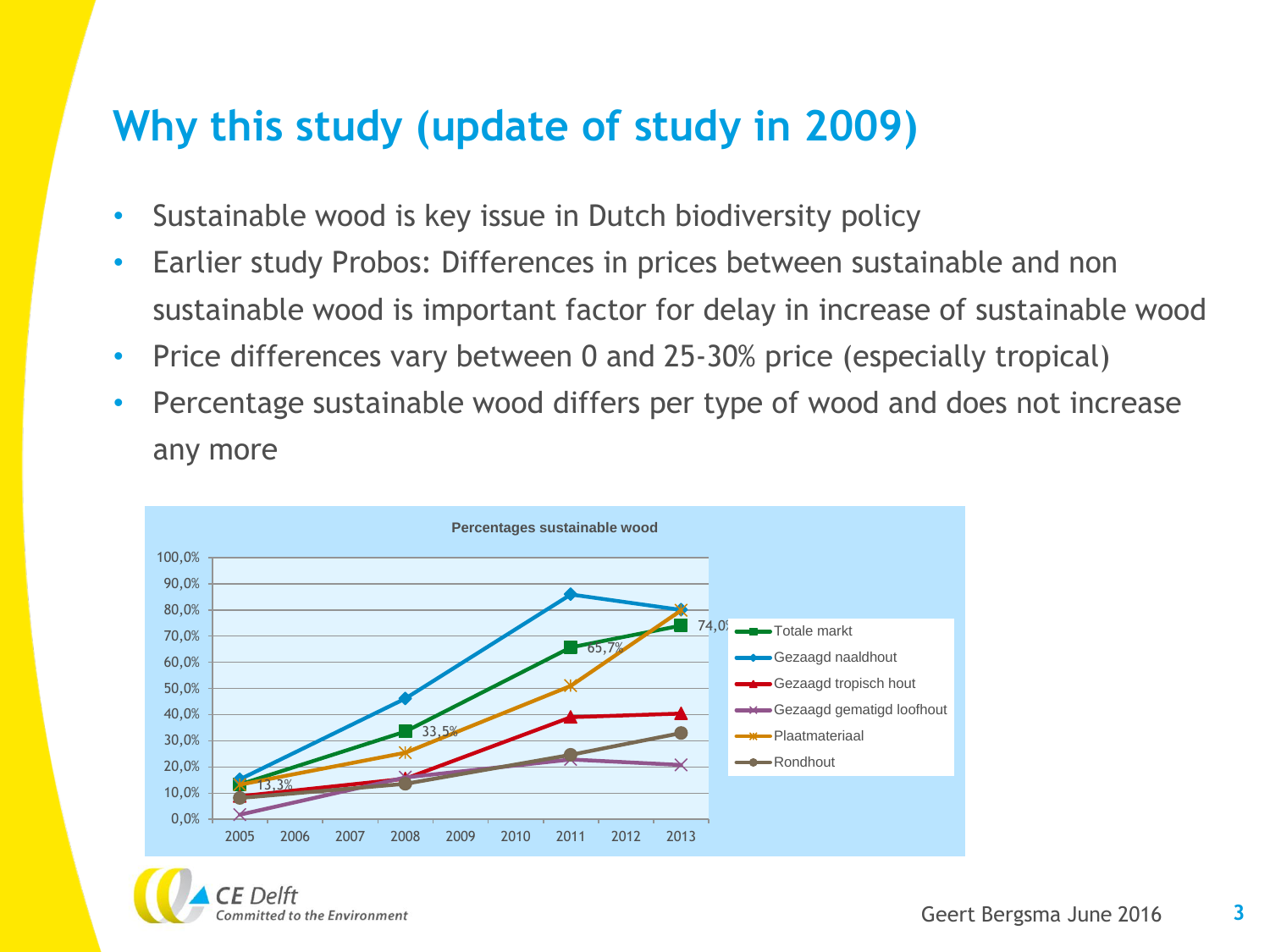#### **Definitions**

**Sustainable wood**: Wood considered as sustainable by the Dutch TPAC commission (this is better than legal) **Legal wood**: Wood legal on the EU market

**Wood and wood products**: Preference to include paper. Proposal is to follow the EU Timber regulation which includes more and more wood products.

**Administrative costs**: In 2009 the Dutch government saw this as a hurdle for economic instruments.

In 2015 the EU Timber regulation asks for wood administration so extra costs for a sustainability administration are low.

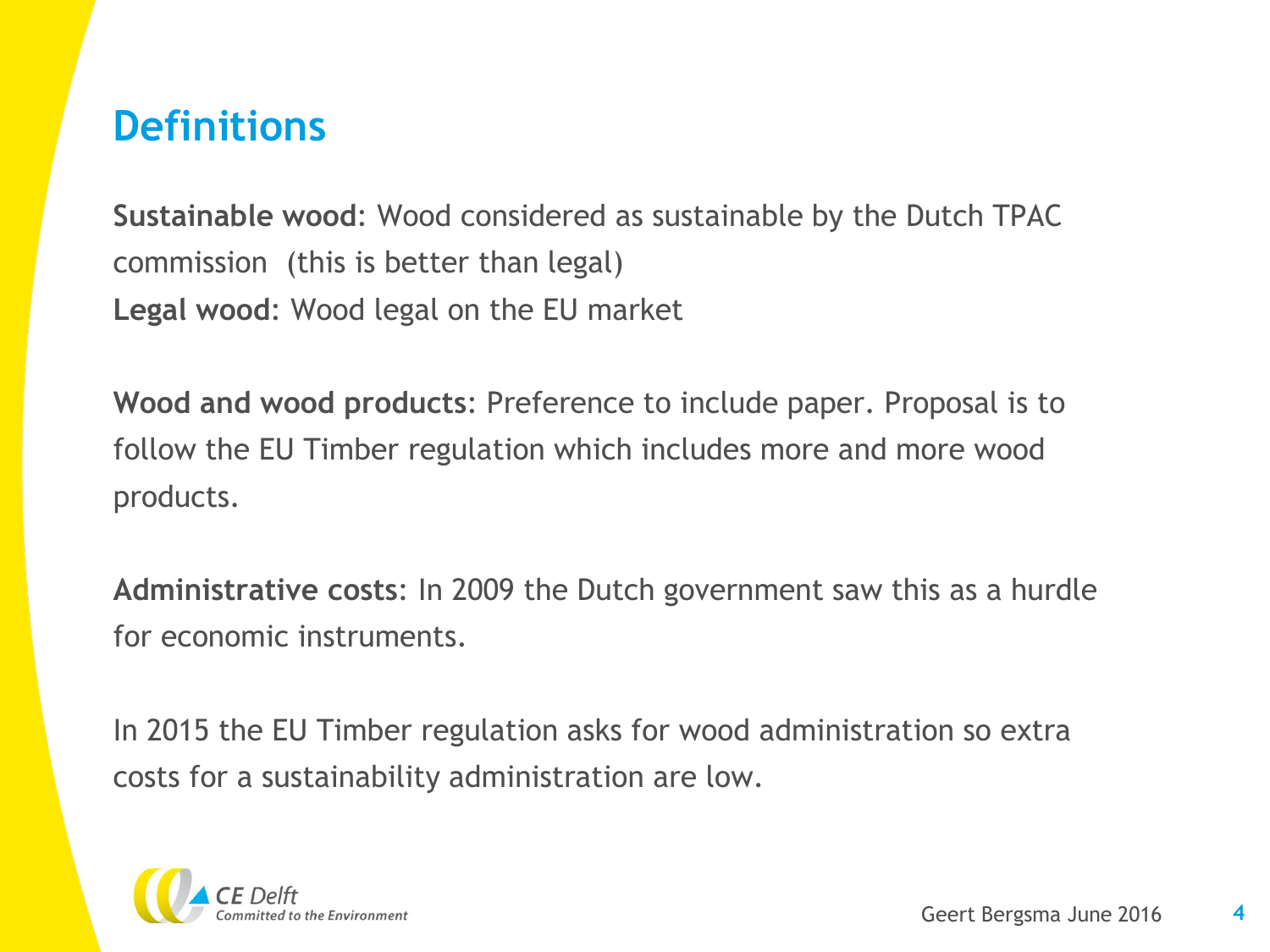#### **Price curve and effectivity of economic instruments**



5% price difference can halve non sustainable wood amount

10% price difference can lower non sustainable amount with 80%

20/25% price difference can make all wood sustainable in a few years

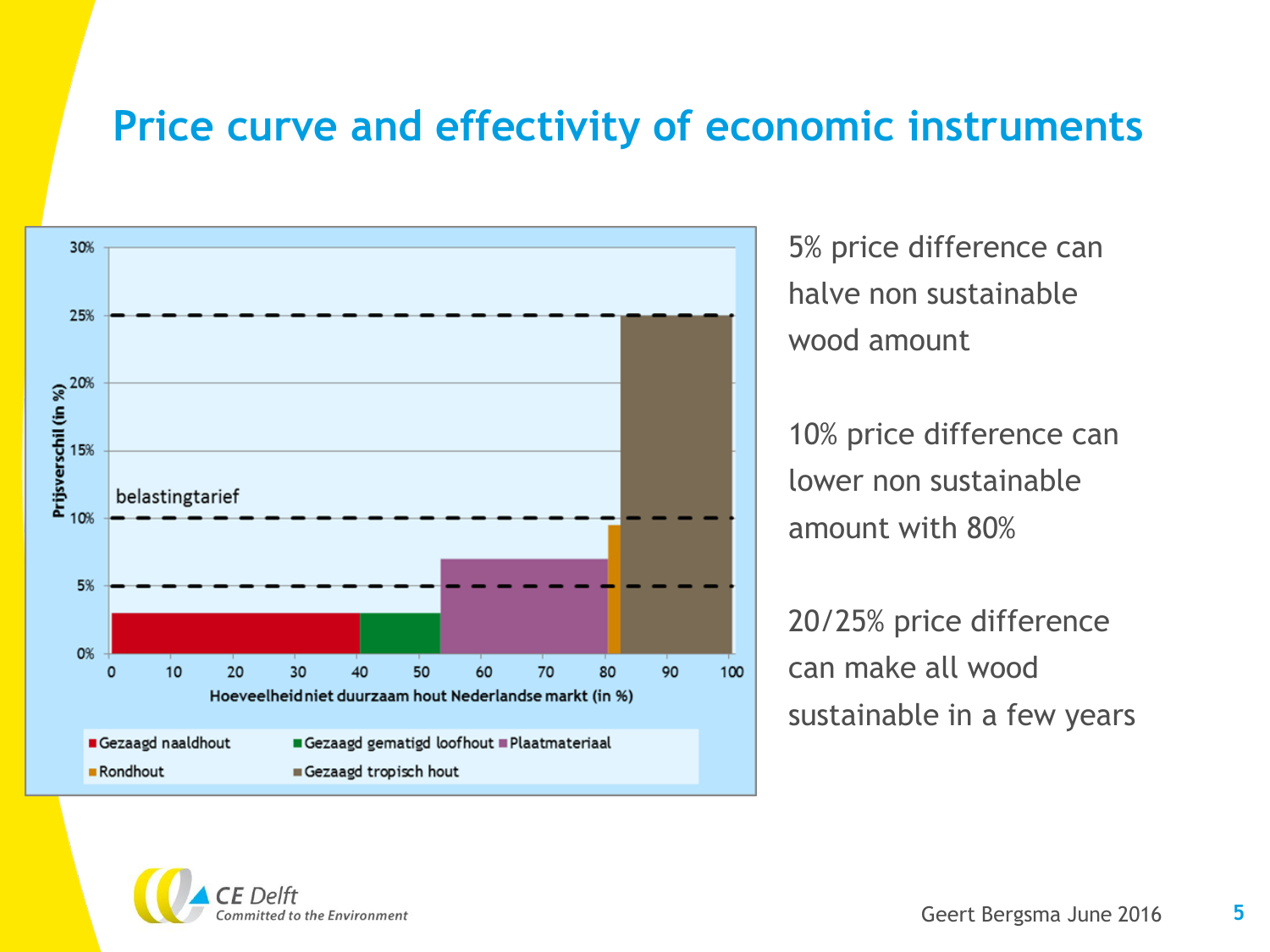# **Different options**

Short term options:

1 A private fee on non sustainable wood combined with a bonus for sustainable wood (bonus/malus system)

2 Extra options for tax cuts on sustainable forestry under the Dutch tax law (Green investments, MIA, VAMIL)

Longer term options:

3 Differentiations in EU import taxes on wood based on sustainability of wood (possible after WTO agreement on "green good agreement) 4 A VAT tax cut on sustainable wood after changing EU rules for VAT tax cuts

Possibility with more materials included:

5 Tax on non sustainable wood in the Netherlands including more materials (steel, concrete, plastics, etc.)

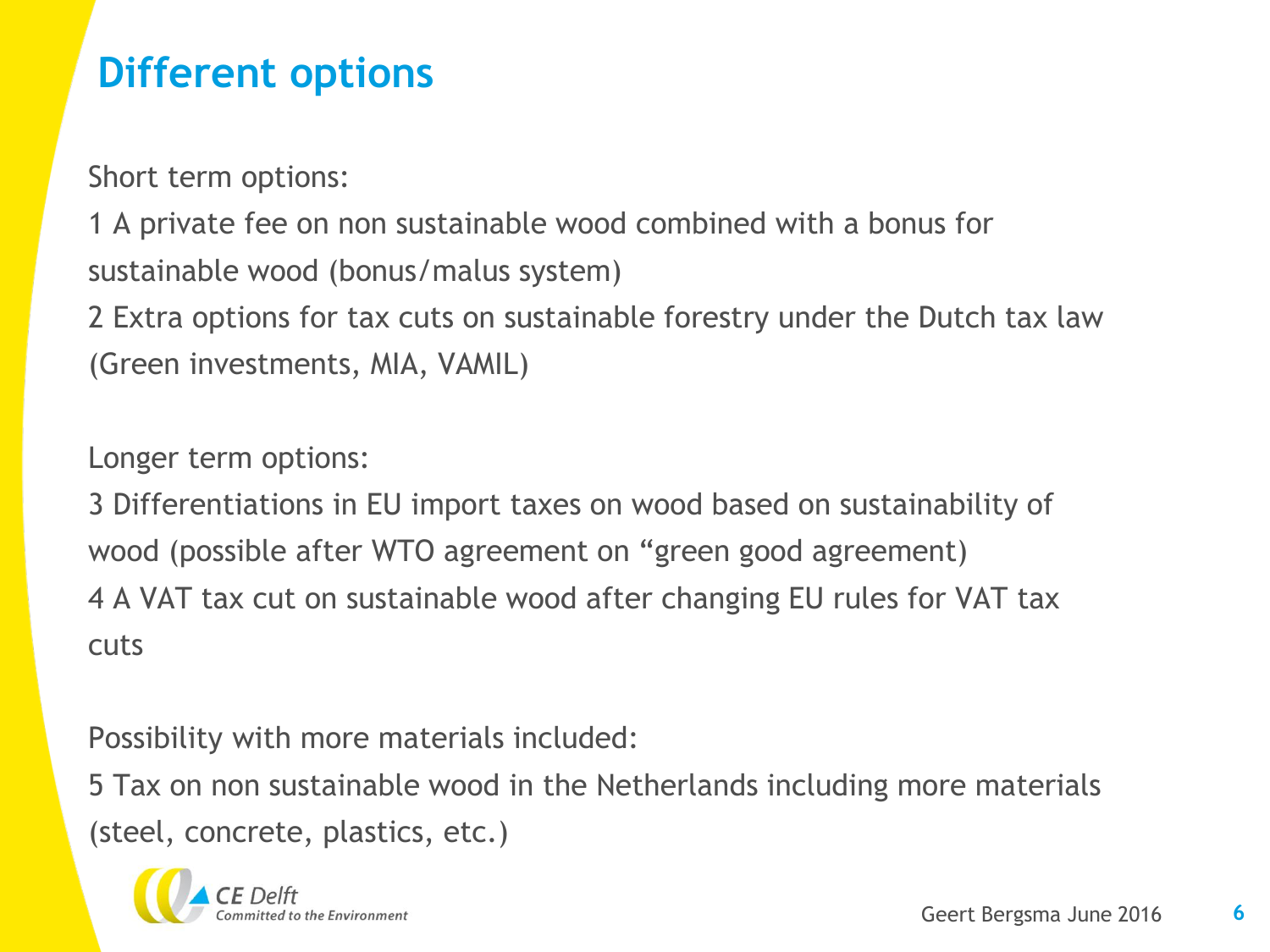### **Results short term options**

1 A private fee on non sustainable wood combined with a bonus for sustainable wood (bonus/malus system)

- The example of the Public-Private fee on packaging and the packaging fund for funding recycling can be followed
- The government has to oblige all companies to participate in the system (legally this is in principle possible but some laws has to change)
- The bonus can be very specific to support categories of wood where the price differences between sustainable and non sustainable are large

2 Extra options for tax cuts on sustainable forestry under the Dutch tax law (Green investments, MIA, VAMIL)

- Interesting for only a part of the wood market
- Can be included in a package deal with the private fee

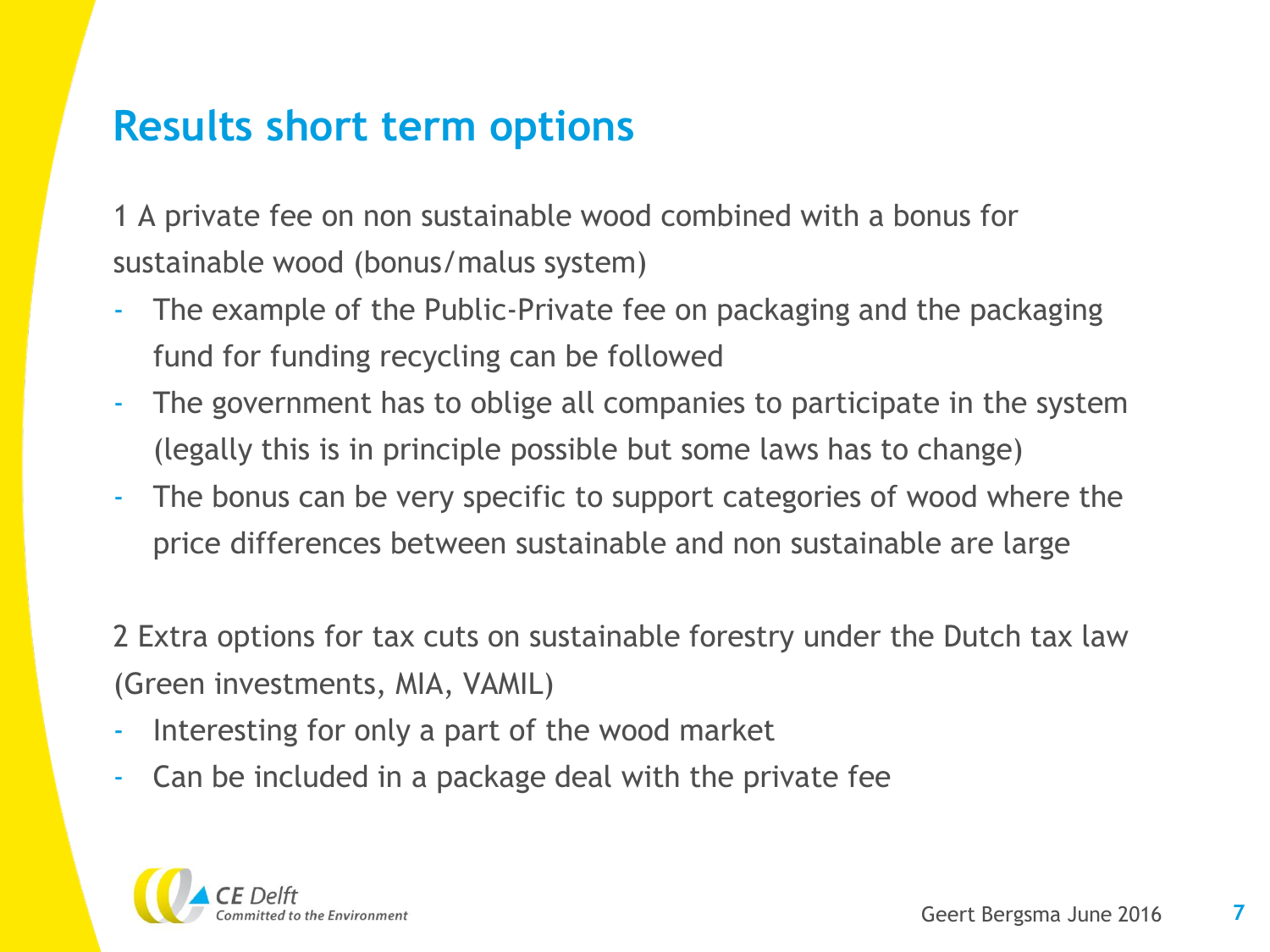#### **Results longer term options**

3 Differentiations in EU import taxes on wood based on sustainability of wood (possible after WTO agreement on "green goods")

- Can improve sustainability of wood all over the EU
- Can be used for more materials
- Can help preventing ETS material leakage
- Interesting way to fund the EU

4 A VAT tax cut on sustainable wood after changing EU rules for VAT tax cuts

- Currently not allowed by EU tax rules
- UK has lost court case about low VAT on solar panels
- Interesting instrument to use temporarily

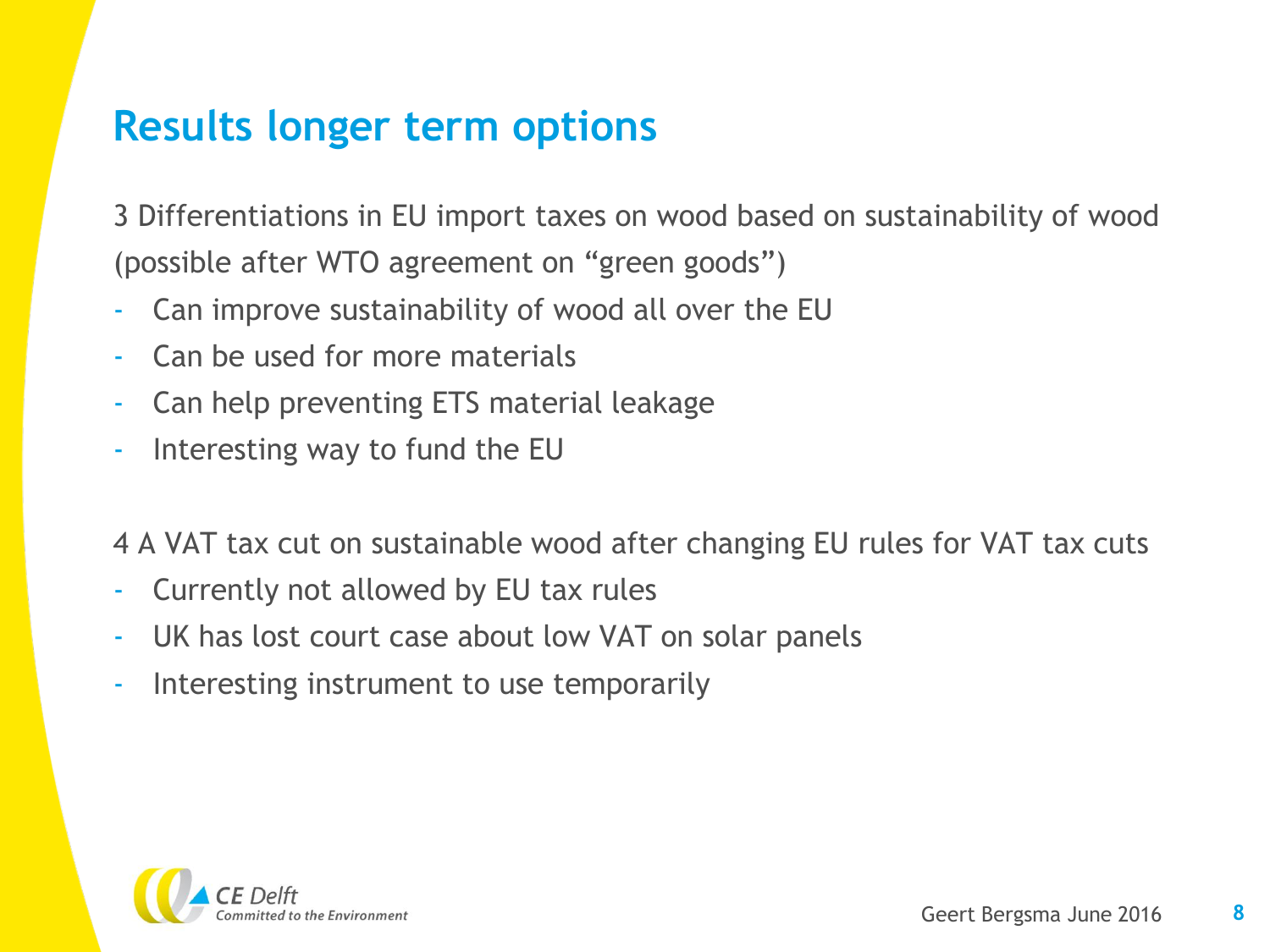#### **Last option: A tax on non sustainable resources**

5 Tax on non sustainable wood in the Netherlands including more materials (steel, concrete, plastics, etc.)

- Tax only on non sustainable wood too low and unstable to be acceptable for the Dutch Ministry of finance
- Tax only on non sustainable wood raises questions on the competition with other non sustainable materials
- A more general tax on non sustainable resources is discussed in the Netherlands but most stakeholders prefer a European solution

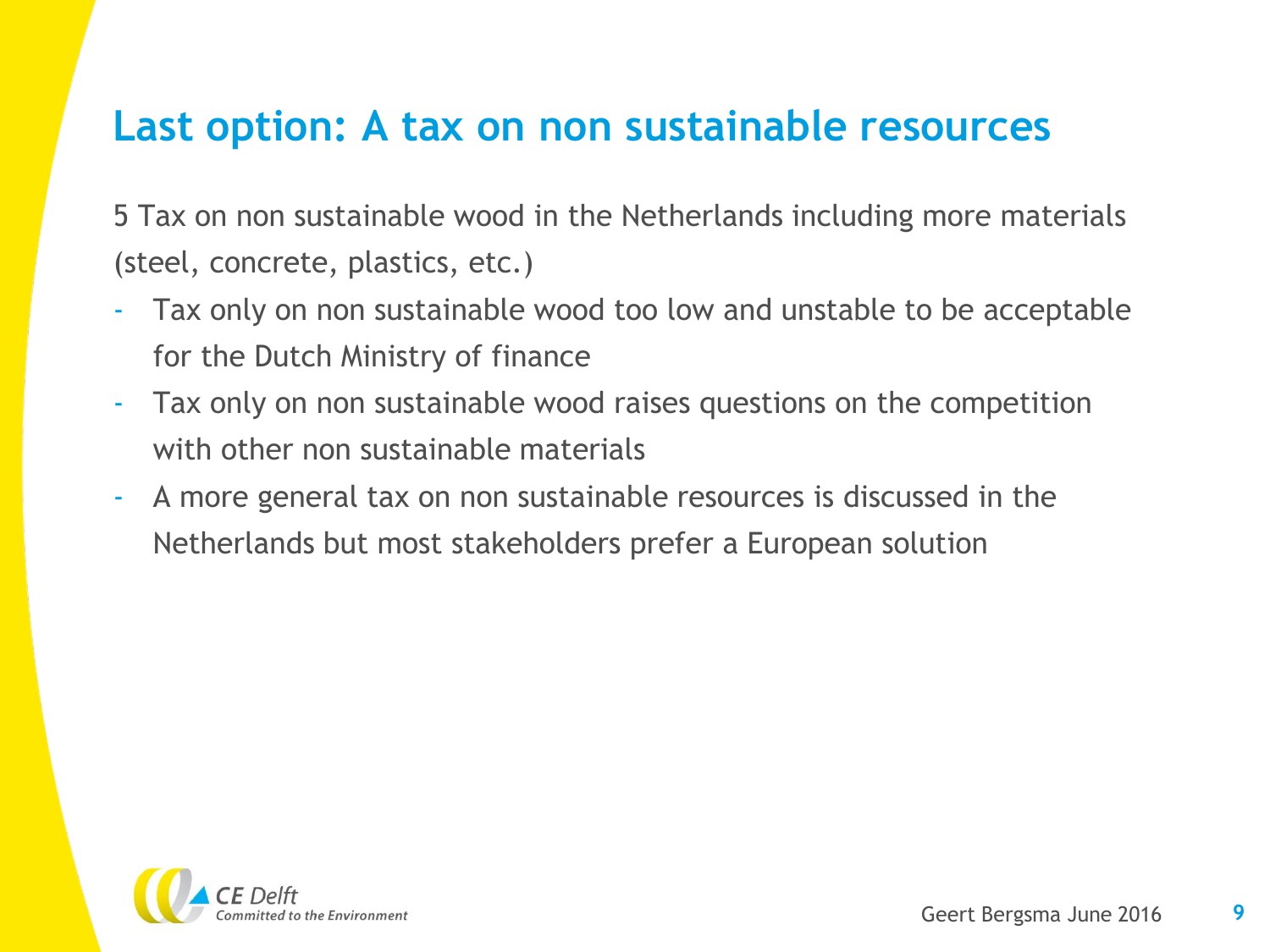## **Recommendations:**

1 Develop in the Netherlands a private fee system on non sustainable wood including a bonus system for sustainable wood for 2016-2020 2 Enlarge the options for tax cuts for sustainable wood (production)

3 Lobby in the WTO discussions for a "green good agreement" with possibilities for variations of import tariffs based on sustainability 4 Lobby in the EU for differentiations of import tariffs based on sustainability

5 Lobby in the EU for the possibility of differentiations in the VAT based on sustainability

6 Include wood in a broader tax study on non sustainable resources (shift tax from labour to resources)

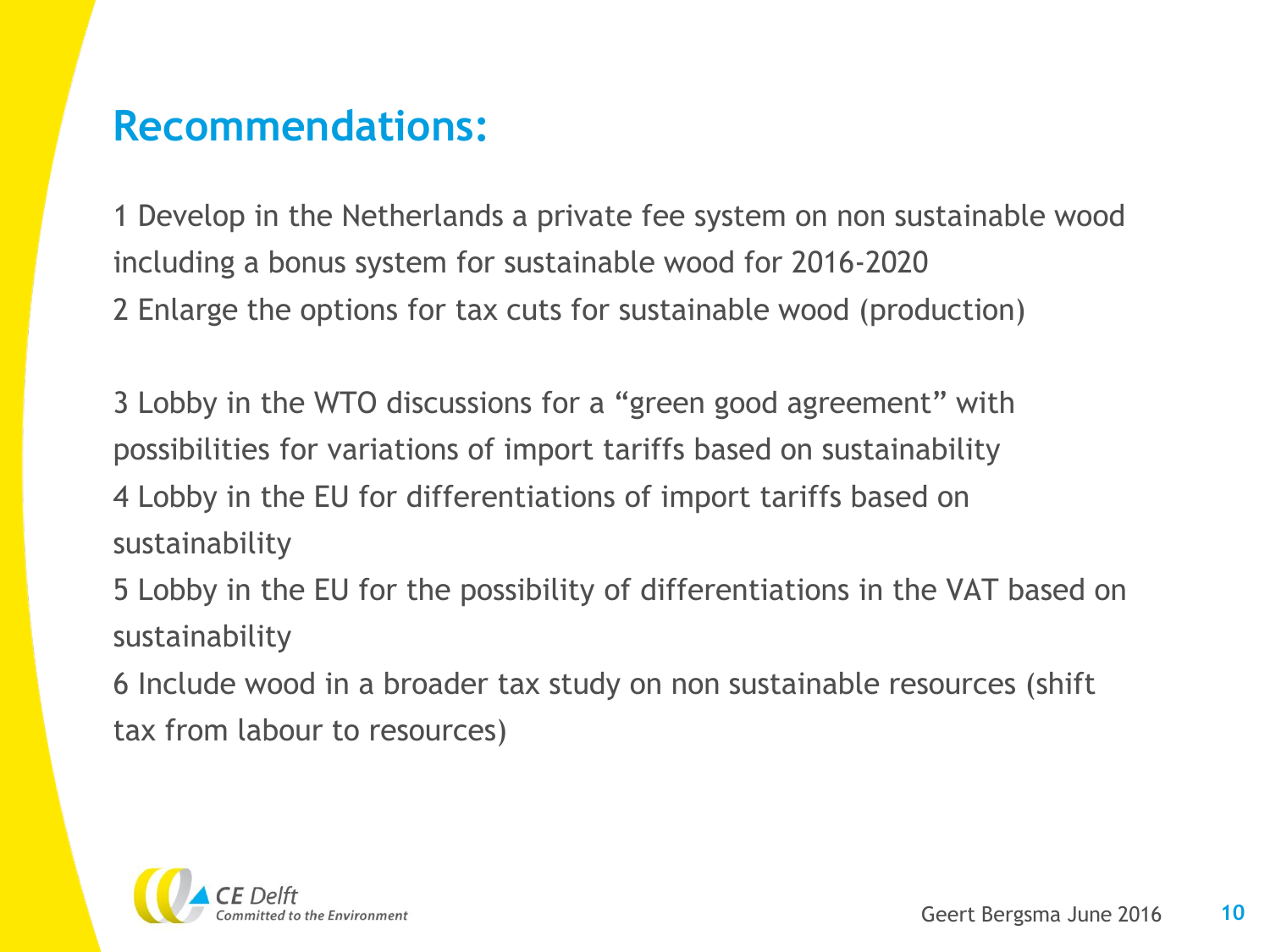# **Pro's and cons best option 2016 Private economic instrument**

Pro:

- Transition to 100% sustainable wood possible
- Sustainability image of wood improved
- CSR risk addressed
- Both the malus and the bonus strong steering options
- No nett price increase compared to other materials

Con:

- Administrative costs (reasonable cause of the EUTR)
- Fraud and free-riders
- An organisation has to be established (can be copied from the packaging waste fund)

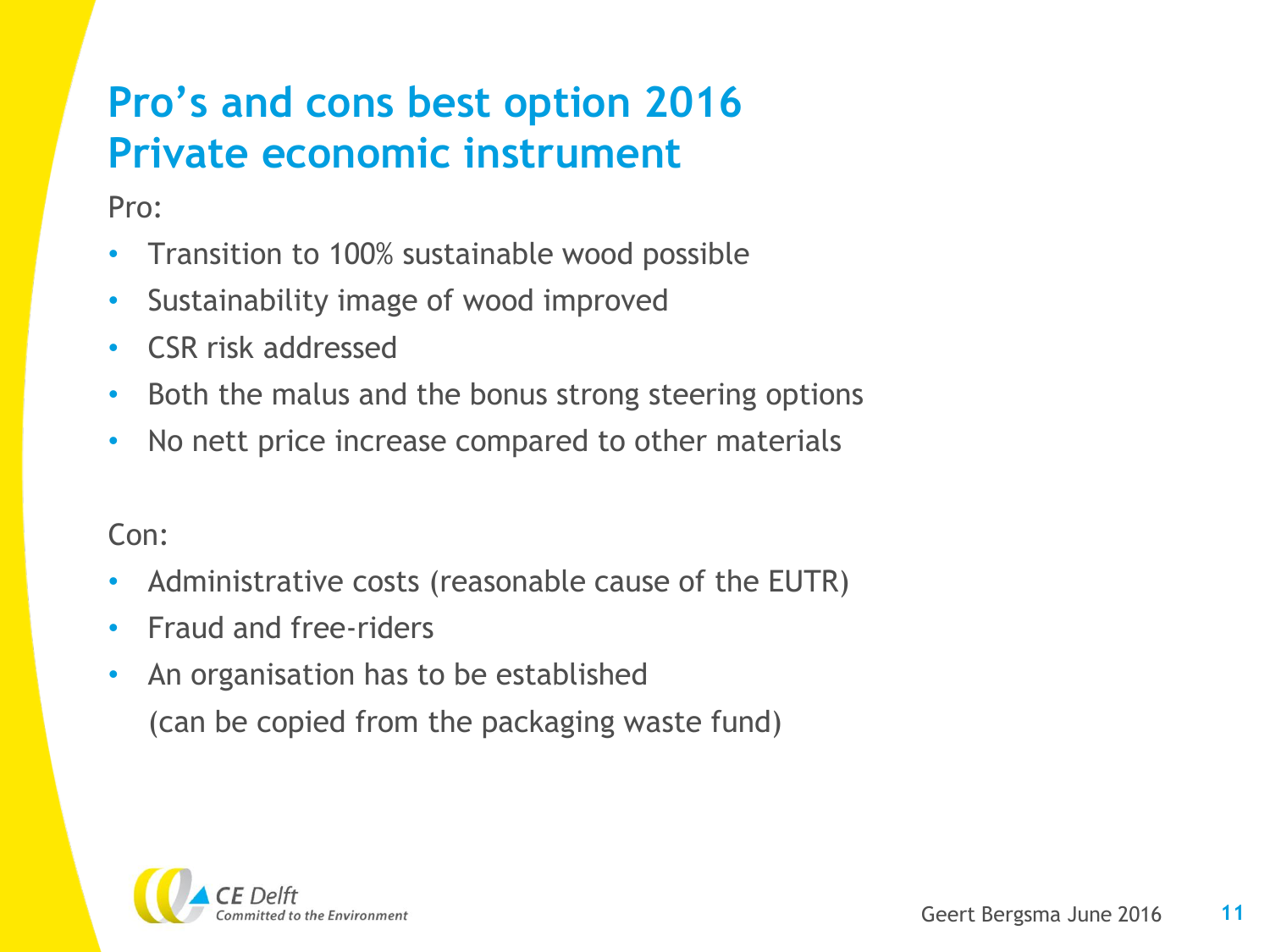## **International lessons from this Dutch study:**

Interesting economic instruments for support of sustainable wood: 1 Higher EU import tariffs for non sustainable wood (and other materials) 2 Differentiation in VAT in member states for sustainable and non sustainable products

Necessary for this policy transition:

- A "green good agreement" in the WTO
- EU agreement on the option for differentiation of VAT based on sustainability (now social and culture only exception)
- Support for a shift of taxes from labour to non sustainable materials

For the short term now possible:

3 Private systems in EU member states with bonus malus system for sustainable and non sustainable wood (similar to packaging schemes)

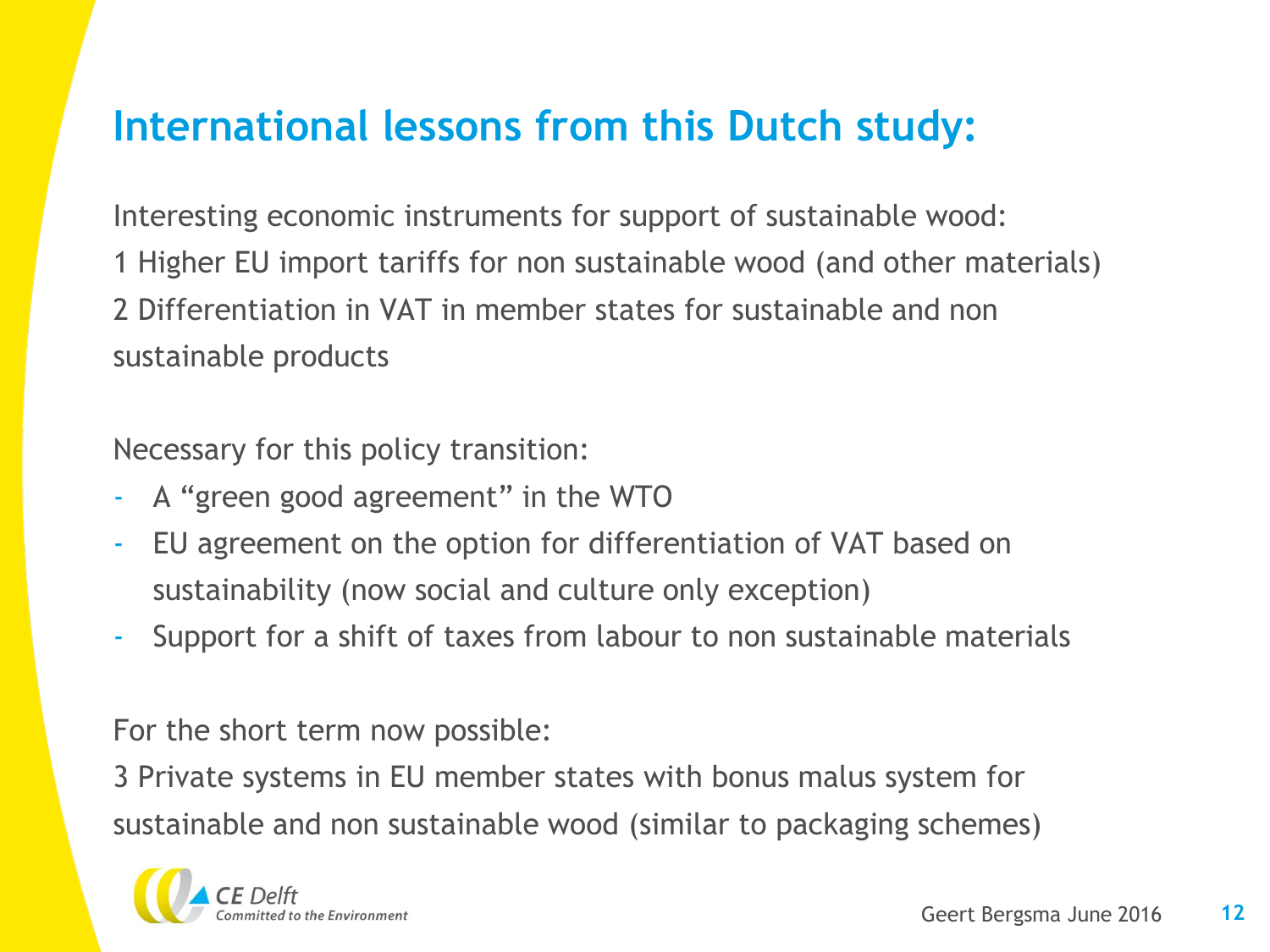

More information **bergsma@ce.nl** 

or [www.cedelft.eu](http://www.cedelft.eu/)

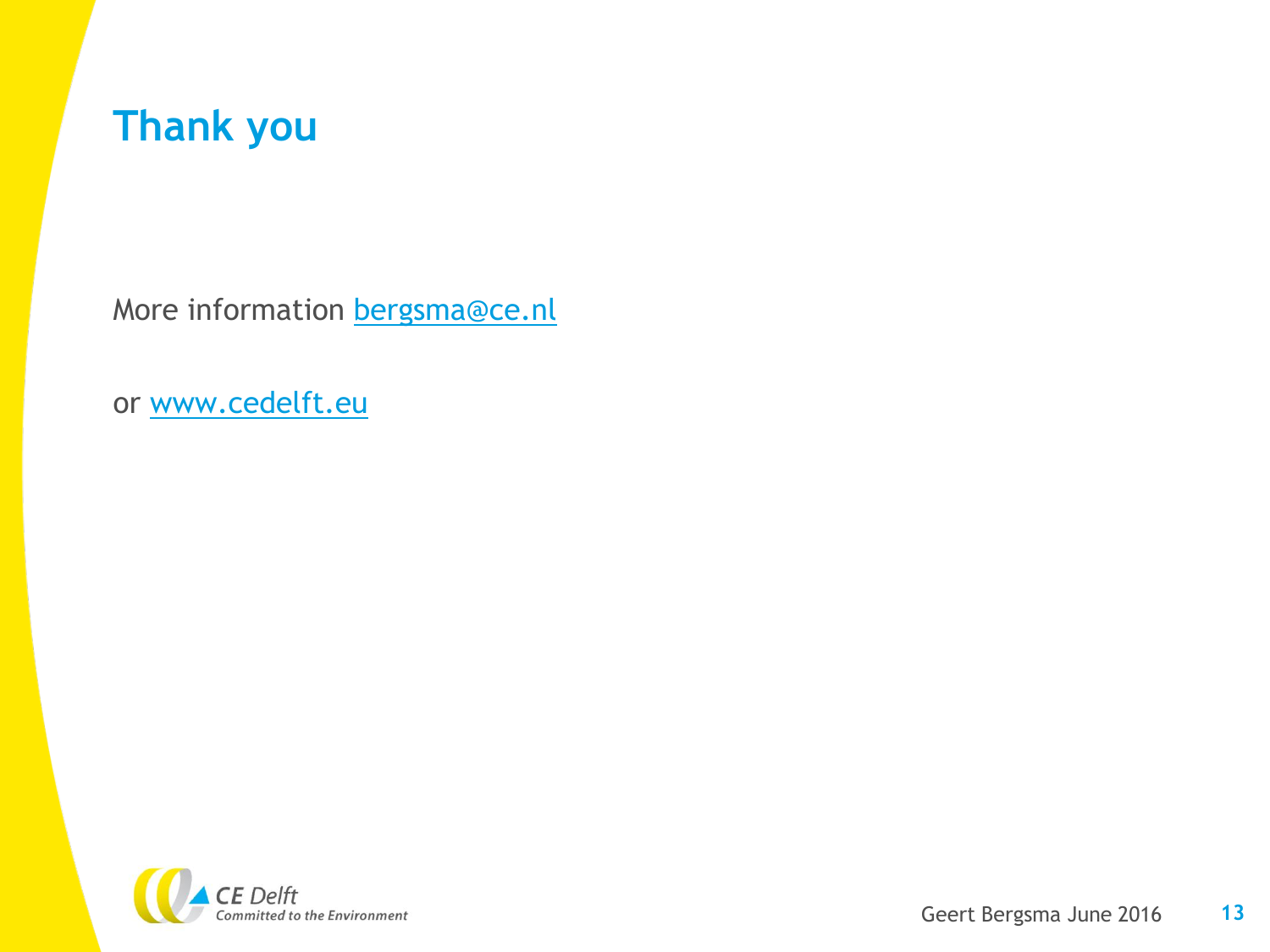# **Table discussion:**

- 1. Which of the options presented by CE Delft are the most promising to your opinion and what can you do or what is needed to help establish this option?
- 2. How can the private sector promote sustainable tropical timber in tenders?
- 3. Are there any financial incentives / instruments in your country which favor sustainably sourced timber over ´regular´ timber? And if so, what are the experiences?
- 4. Which incentives are needed to ensure a fair price is paid for sustainable tropical timber?